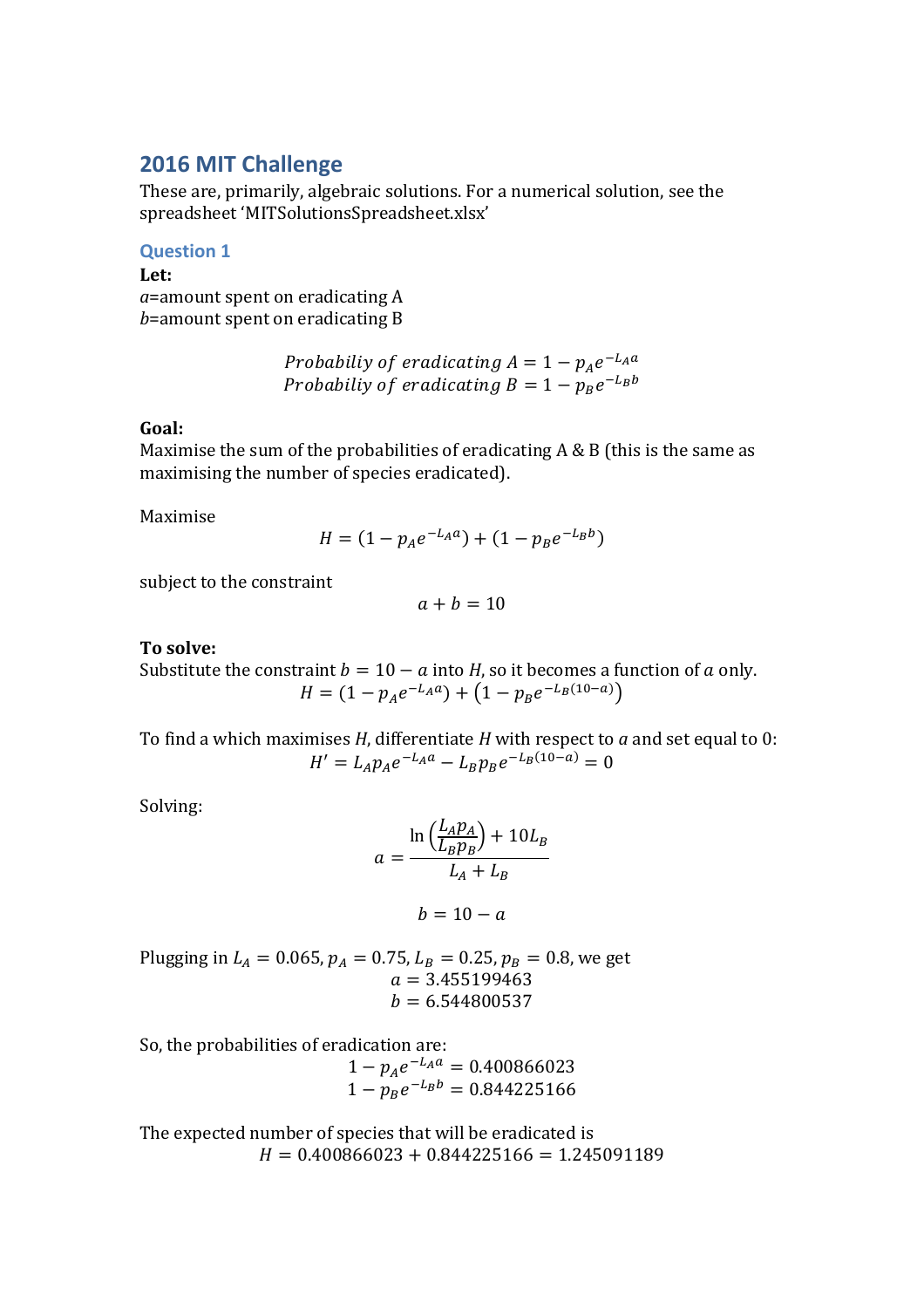## **Alternative numerical solution** (see spreadsheet)**:**

This can be done numerically by calculating *H* at  $(a, b) = (a, 10 - a)$ combinations over values of  $a$  in the range 0 to 10, and finding the value of  $(a, b)$ that gives maximum *H*.

## **Solution:**

The solution is to allocate about \$3.5M to eradicating species A, and \$6.5M to eradicating species B.

This will give about a 0.4 probability of eradicating species A and 0.84 probability of eradicating species B.

The expected number of species that will be eradicated is 1.25.

# **Question 2**

## **New budget constraint:**

This question is identical to question 1, except that now the budget constraint is  $a + b = 8$ , so the solution is:

$$
a = \frac{\ln\left(\frac{L_A p_A}{L_B p_B}\right) + 8L_B}{L_A + L_B} = 1.867897876
$$

$$
b = 8 - a = 6.132102124
$$

So, the probabilities of eradication are:

 $1 - p_{A}e^{-}$  $1 - p_B e^{-}$ 

The expected number of species that will be eradicated is:  $H = 0.335749163 + 0.827294782 = 1.163043945$ 

The percentage reduction in the probability of eradication compared with question 1 is:

$$
Species A: \frac{0.400866023 - 0.335749163}{0.400866023} = 0.162440456
$$

$$
Species B: \frac{0.844225166 - 0.827294782}{0.844225166} = 0.020054346
$$

## **Alternative numerical solution** (see spreadsheet)**:**

This can be done numerically by calculating *H* at  $(a, b) = (a, 8 - a)$ combinations over values of  $a$  in the range 0 to 8, and finding the value of  $(a, b)$ that gives maximum *H*.

## **Solution:**

The solution is to allocate about \$1.9M to eradicating species A, and \$6.1M to eradicating species B.

This will give about a 0.34 probability of eradicating species A and 0.83 probability of eradicating species B.

The expected number of species that will be eradicated is 1.16.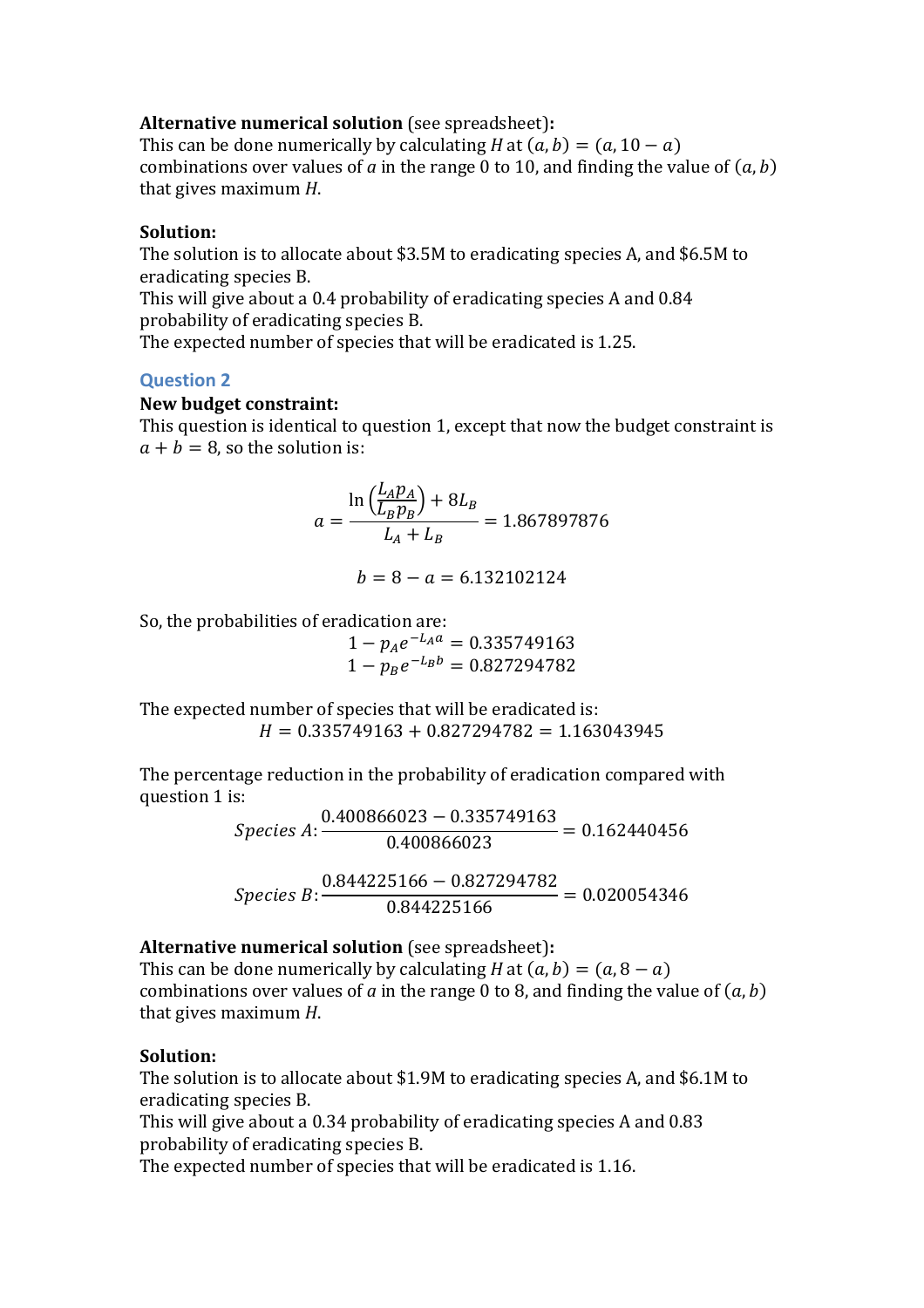Reducing the budget by \$2,000,000 will reduce the probability of eradicating species A by about 16%. Spend it wisely!

## **Question 3**

In this case, we think of *U* as the impact or damage cost that will be done by species B in some period, if it is not eradicated. Given that species A is twice as impactful as species B, the impact of A is *2U*.

## **Minimise:**

Our goal is to minimise total expected impact:

$$
I = 2Up_Ae^{-L_Aa} + Up_Be^{-L_Bb}
$$

subject to

 $a + b = 10$ 

## **To solve:**

Follow the same methodology as in questions 1 and 2:

$$
I = 2Up_Ae^{-L_Aa} + Up_Be^{-L_B(10-a)}
$$
  

$$
I' = 2UL_Ap_Ae^{-L_Aa} - UL_Bp_Be^{-L_B(10-a)} = 0
$$

Solving:

$$
a = \frac{\ln\left(\frac{2L_A p_A}{L_B p_B}\right) + 10L_B}{L_A + L_B} = 5.655666703
$$
  

$$
b = 10 - a = 4.344333297
$$

Note that *U* cancels out, so that only the relative effect is relevant. The probabilities of eradication are:

> $1 - p_{A}e^{-}$  $1 - p_B e^{-}$

The expected number of species that will be eradicated is:  $I = 0.480713959 + 0.729971258 = 1.210685217$ 

The percentage reduction in the probability of eradication compared with question 1 is:

> $\mathcal{S}_{0}^{(n)}$  $\boldsymbol{0}$  $\boldsymbol{0}$  $\mathcal{S}_{0}^{(n)}$  $\boldsymbol{0}$  $\boldsymbol{0}$

## **Alternative numerical solution** (see spreadsheet)**:**

This can be done numerically by calculating *I* at  $(a, b) = (a, 10 - a)$ combinations over values of  $a$  in the range 0 to 10, and finding the value of  $(a, b)$ that gives minimum *I*.

## **Solution:**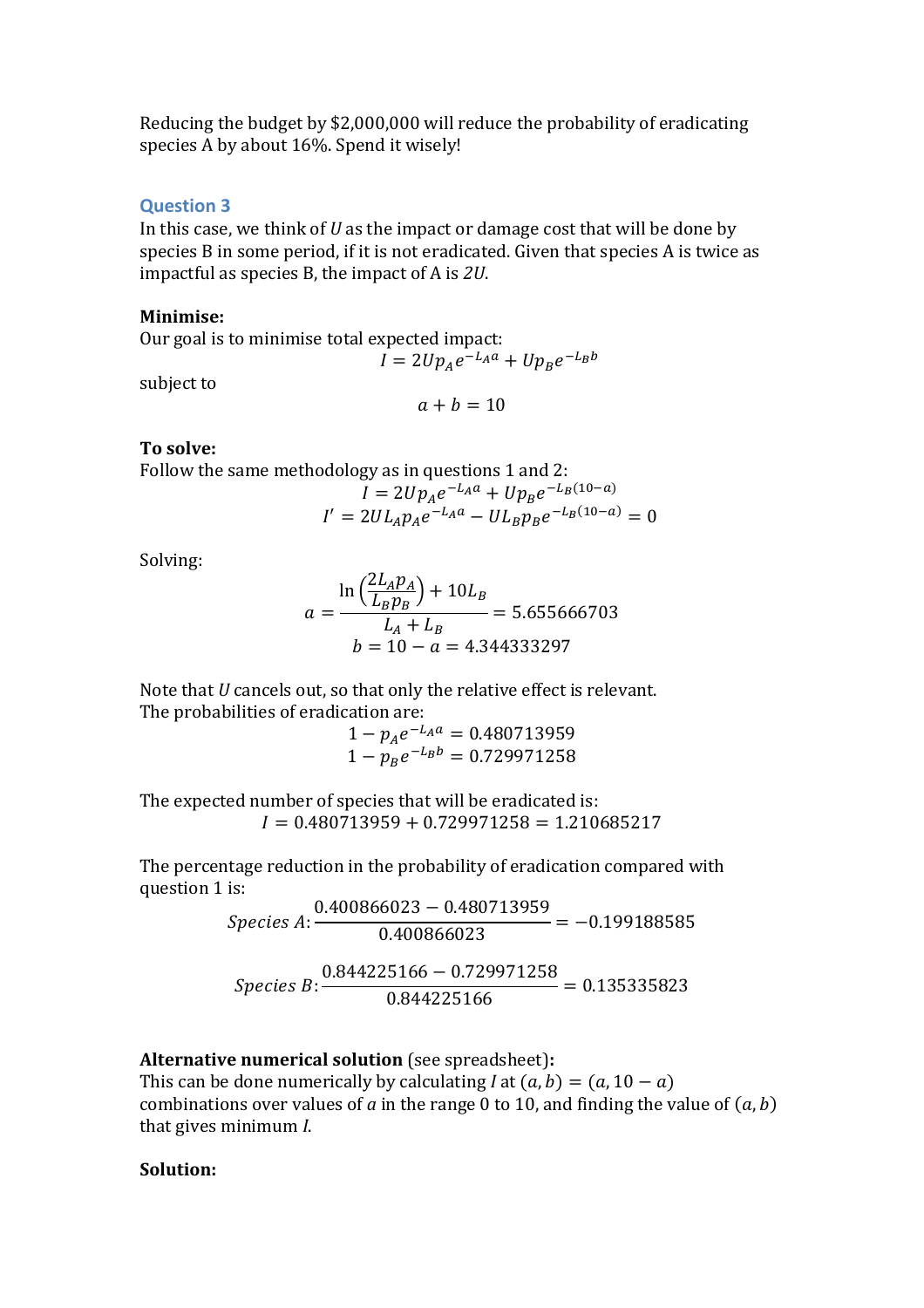The solution is to allocate about \$5.7M to eradicating species A, and \$4.3M to eradicating species B.

This will give about a 0.48 probability of eradicating species A (a 20% increase on Q1) and 0.73 probability of eradicating species B (about a 14% decrease). The expected number of species that will be eradicated is now 1.21.

## **Question 4**

This question could be interpreted in two ways:

### **Interpretation 1**

### **Minimise:**

Minimise the probability of failing to eradicate both species. Assuming that the two species are independent, this probability is:

$$
J = p_A e^{-L_A a} p_B e^{-L_B b} = p_A p_B e^{-L_A a - L_B b}
$$
  
We want to minimise this subject to  

$$
a + b = 10
$$

### **To solve:**

J is decreasing in both *a* and *b*. As  $L_R > L_A$ , allocate all funding to B in order to minimise J.

The probabilities of eradication are:

 $1 - p_{A}e^{-}$  $1 - p_B e^-$ 

## **Alternative numerical solution** (see spreadsheet)**:**

This can be done numerically by calculating *J* at  $(a, b) = (a, 10 - a)$ combinations over values of  $a$  in the range 0 to 10, and finding the value of  $(a, b)$ that gives minimum *J*.

The probability that both species won't be eradicated is:  $J = p_A p_B e^-$ 

#### **Solution:**

The solution is to allocate all the budget to eradicating species B. This will give about a 0.25 probability of eradicating species A and 0.93 probability of eradicating species B.

The probability that neither species is eradicated is 0.049.

#### **Interpretation 2**

### **Minimise:**

Minimise the probability of failing to eradicate at least one species. Assuming that the two species are independent, this probability is:

$$
N = 1 - (1 - p_A e^{-L_A a})(1 - p_B e^{-L_B b})
$$

We want to minimise this subject to

 $a + b = 10$ 

**To solve:**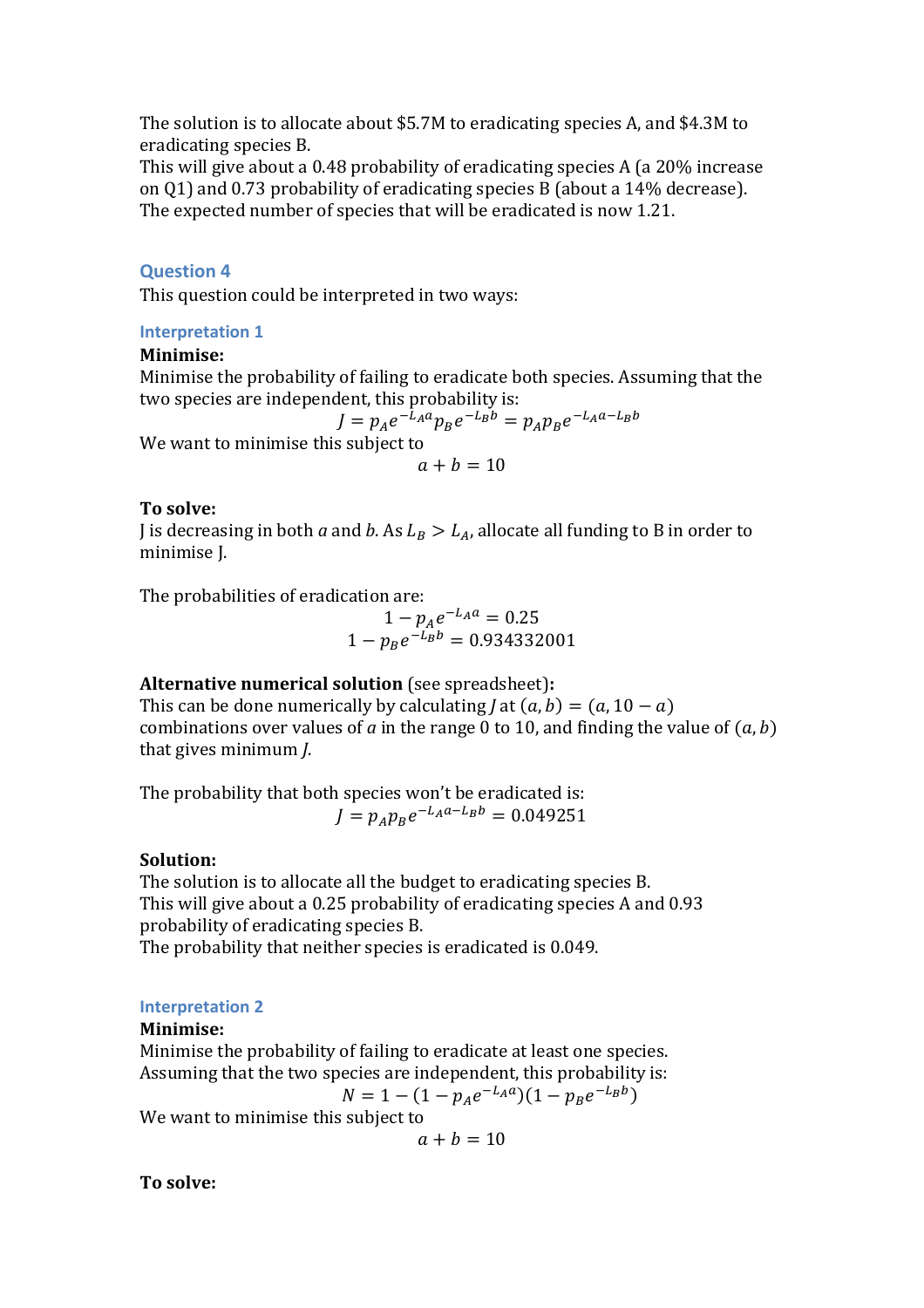To find minimum, substitute the constraint  $b = 10 - a$  into *N*, differentiate *N* with respect to *a* and set equal to 0:

$$
N' = -L_A p_A e^{-L_A a} (1 - p_B e^{-L_B b}) + L_B p_B e^{-L_B (10 - a)} (1 - p_A e^{-L_A a}) = 0
$$

Simplifying:

$$
L_A p_A e^{L_B(10-a)} - L_B p_B e^{L_A a} - (L_A - L_B) p_A p_B = 0
$$

This must be solved numerically. Using solver in excel, the answer is  $a = 5.07211305653351$  $b = 10 - a = 4.927886943$ 

## **Alternative numerical solution** (see spreadsheet)**:**

Alternatively, this answer could have been found numerically directly, by calculating *N* at  $(a, b) = (a, 10 - a)$  combinations over values of *a* in the range 0 to 10, and finding the value of  $(a, b)$  that gives minimum  $N$ .

The probabilities of eradication are:

 $1 - p_{A}e^{-}$  $1 - p_B e^{-}$ 

The probability of failing to eradicate one or more species is  $1 - (1 - p_A e^{-L_A a})(1 - p_B e^{-L_B b}) =$ 

### **Solution:**

The solution is to allocate about \$5.1M to eradicating species A, and \$4.9M to eradicating species B.

This will give about a 0.46 probability of eradicating species A and a 0.77 probability of eradicating species B. The probability of failing to eradicate one or both species is 0.65.

#### **Question 5**

Note that:  $L_c = 0.3$  $p_c = 0.5$ 

## **Maximise:**

Equation

$$
G = (1 - p_A e^{-L_A a}) + (1 - p_B e^{-L_B b}) + (1 - p_C e^{-L_C c})
$$

subject to budget

$$
a+b+c=10
$$

**To solve:**

Set up the Lagrangian:

$$
\Gamma = G + \lambda(10 - a - b - c)
$$

Find the partial derivatives with respect to  $a, b, c$  and  $\lambda$  and set to 0: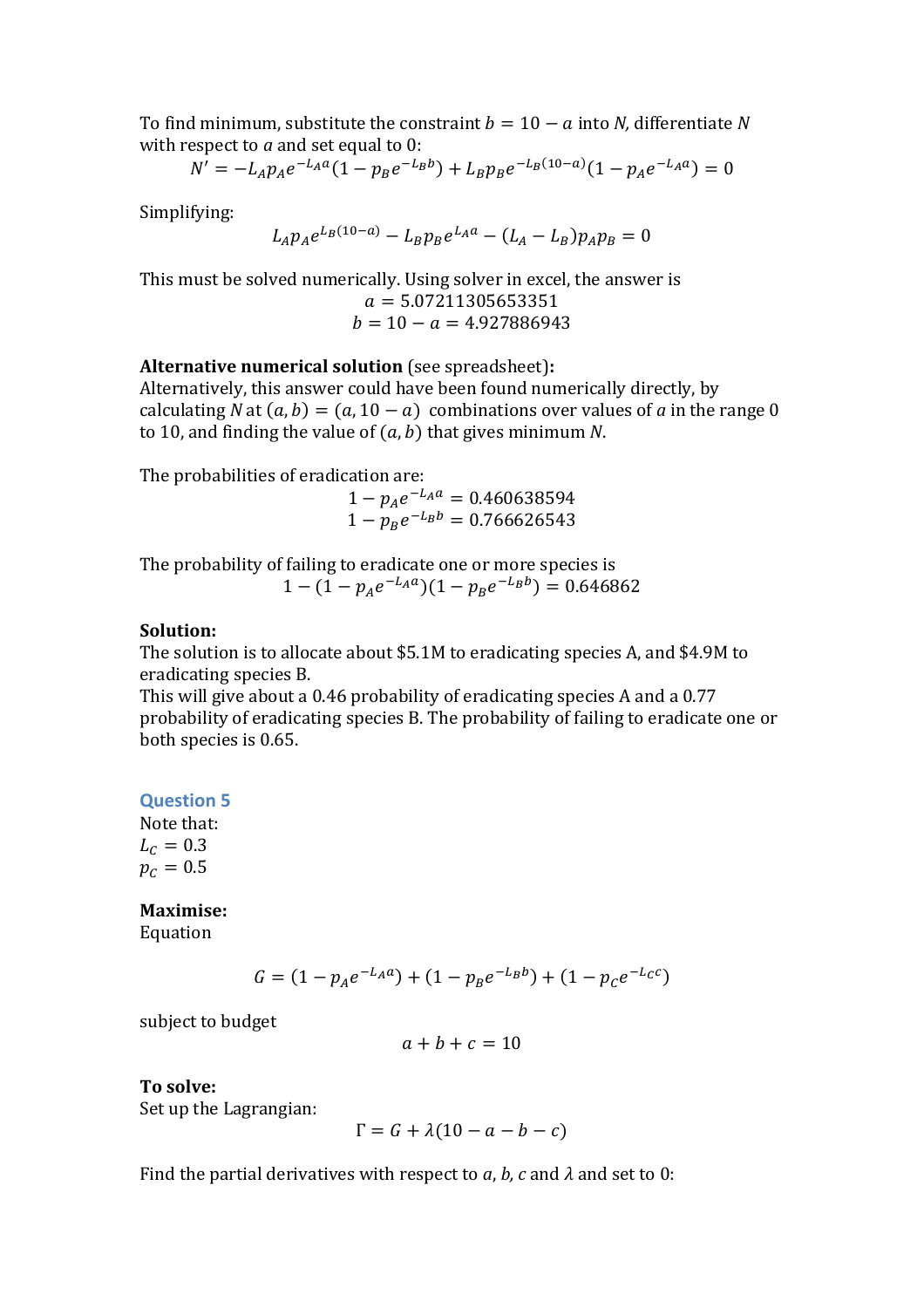$$
\frac{\partial \Gamma}{\partial a} = L_A p_A e^{-L_A a} - \lambda = 0 \qquad (1)
$$
  
\n
$$
\frac{\partial \Gamma}{\partial b} = L_B p_B e^{-L_B b} - \lambda = 0 \qquad (2)
$$
  
\n
$$
\frac{\partial \Gamma}{\partial c} = L_C p_C e^{-L_C c} - \lambda = 0 \qquad (3)
$$
  
\n
$$
\frac{\partial \Gamma}{\partial \lambda} = 10 - a - b - c = 0 \qquad (4)
$$

So, we have four equations in four unknowns. To solve, first do (2)-(1), which becomes:  $-L_B b$ 

$$
L_A p_A e^{-L_A a} = L_B p_B e^{-L_B}
$$

Rearranging gives:

$$
a = \frac{\ln\left(\frac{L_A p_A}{L_B p_B}\right) + L_B b}{L_A}
$$

Next, do (2)-(3) and substitute in (4), the budget constraint, for c (i.e.  $c = 10 - a - b$  $0 = L_B p_B e^{-L_B b} - L_C p_C e^{-L_C (10 - a - b)}$ 

Rearranging gives:

$$
b = \frac{\ln\left(\frac{L_B p_B}{L_C p_C}\right) + L_C (10 - a - b)}{L_B}
$$

Sub in *a*

$$
\ln\left(\frac{L_B p_B}{L_C p_C}\right) + L_C \left(10 - \left(\frac{\ln\left(\frac{L_A p_A}{L_B p_B}\right) + L_B b}{L_A}\right) - b\right)
$$
  

$$
b = \frac{L_B}{L_B}
$$
  

$$
\left(L_B + \frac{L_C L_B}{L_A} + L_C\right) b = \ln\left(\frac{L_B p_B}{L_C p_C}\right) + L_C \left(10 - \frac{\ln\left(\frac{L_A p_A}{L_B p_B}\right)}{L_A}\right)
$$
  

$$
\ln\left(\frac{L_B p_B}{L_C p_C}\right) + L_C \left(10 - \frac{\ln\left(\frac{L_A p_A}{L_B p_B}\right)}{L_A}\right)
$$
  

$$
b = \frac{L_B + \frac{L_C L_B}{L_A} + L_C}{L_B + \frac{L_C L_B}{L_A} + L_C} = 5.753345241
$$

To get *a*, sub *b* into  $\ln\left(\frac{L_A p_A}{L_B}\right) +$ 

$$
a = \frac{\ln\left(\frac{A}{L_B p_B}\right) + L_B b}{L_A} = 0.411140633
$$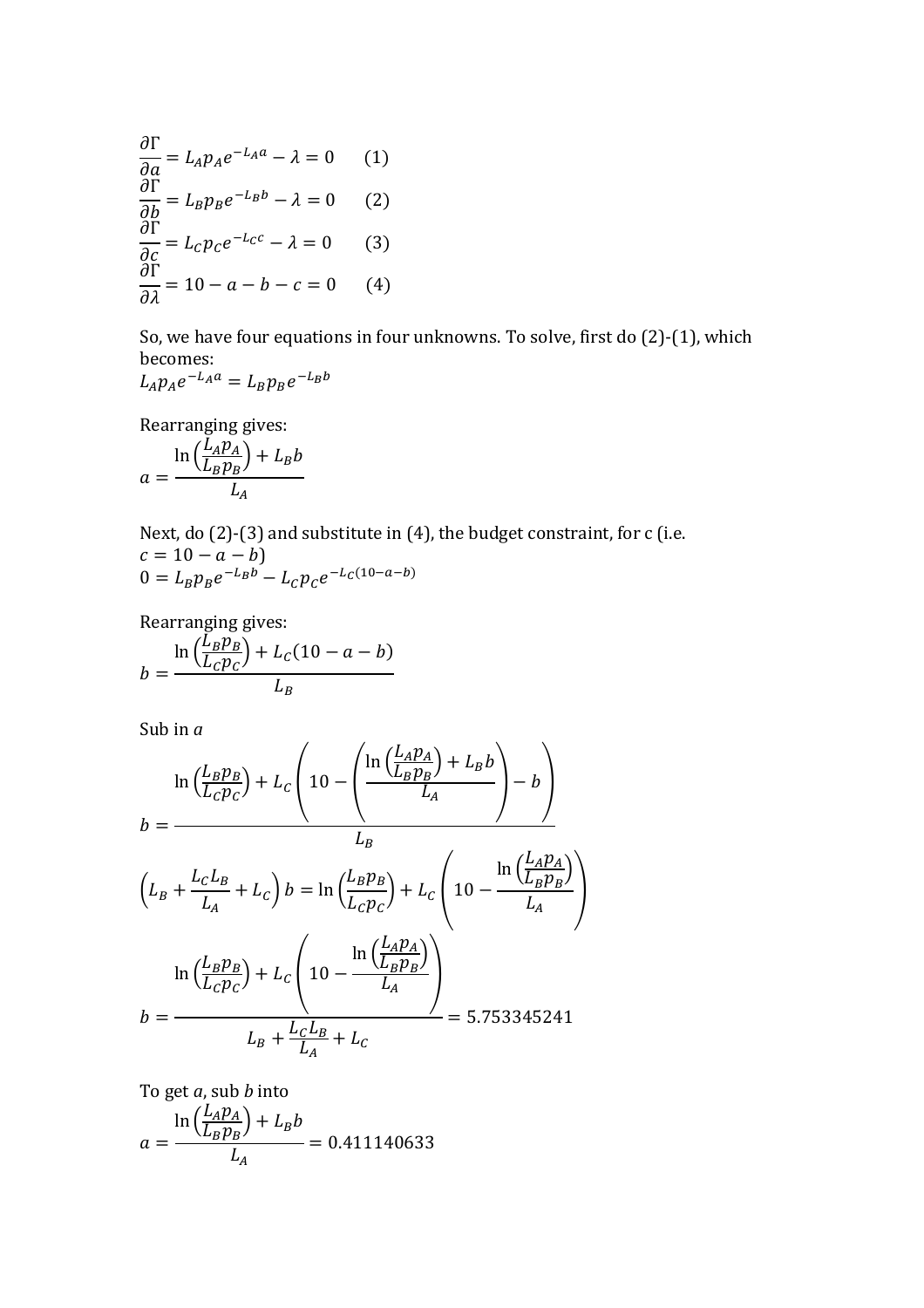and to get c, sub *a* and *b* into  $c = 10 - a - b = 3.835514126$ 

The probabilities of eradication are:

 $1 - p_{A}e^{-}$  $1 - p_B e^ 1 - p_{c}e^{-}$ 

The expected number of species that will be eradicated is  $H = 0.269777658 + 0.810142191 + 0.841785159 = 1.921705009$ 

## **Alternative numerical solution** (see spreadsheet)**:**

This can be done numerically by calculating *G* at  $(a, b, c) = (a, b, 10 - a - b)$ combinations over values of *a* and *b* in the range 0 to 10, and finding the value of  $(a, b, c)$  that gives maximum  $G$ .

## **Solution:**

The solution is to allocate about \$0.4M to eradicating species A, \$5.8M to eradicating species B, and \$3.8M to species C. This will give about a 0.27 probability of eradicating species A, a 0.81 probability of eradicating species B, and a 0.84 probability of eradicating species C.

The expected number of species that will be eradicated is 1.92.

## **Question 6**

Each species could be included, or not included, so there are  $2^3 = 8$  possible investment strategies. These are: null, A, B, C, AB, AC, BC, ABC, where AC for instance, means that we reduce the *p* for both A and C.

We find the optimal allocation of remaining funds under each strategy, and compare the expected number of species eradicated under each of the eight optimal allocations.

Analytically, calculating the allocation of remaining funds can be done as in 5, but adjusting the objective function (*G*) and constraint under each strategy. the budget constraint changes for each strategy:

| Strategy        |                                                                                                               | Constraint       |
|-----------------|---------------------------------------------------------------------------------------------------------------|------------------|
| Null            | $(1 - p_A e^{-L_A a}) + (1 - p_B e^{-L_B b}) + (1 - p_C e^{-L_C c})$                                          | $a + b + c = 10$ |
| A               | $\left(1-\frac{p_A}{2}e^{-L_Aa}\right) + \left(1-p_Be^{-L_Bb}\right) + \left(1-p_Ce^{-L_Cc}\right)$           | $a + b + c = 9$  |
| B               | $(1-p_Ae^{-L_Aa})+\left(1-\frac{p_B}{2}e^{-L_Bb}\right)+(1-p_ce^{-L_cc})$                                     | $a + b + c = 9$  |
| $\vert C \vert$ | $(1 - p_A e^{-L_A a}) + (1 - p_B e^{-L_B b}) + (1 - \frac{\mu_c}{2} e^{-L_c c})$                              | $a + b + c = 9$  |
| AB              | $\left(1-\frac{p_A}{2}e^{-L_Aa}\right) + \left(1-\frac{p_B}{2}e^{-L_Bb}\right) + \left(1-p_Ce^{-L_Cc}\right)$ | $a + b + c = 8$  |
| AC              | $\left(1-\frac{p_A}{2}e^{-L_Aa}\right) + \left(1-p_Be^{-L_Bb}\right) + \left(1-\frac{p_C}{2}e^{-L_Cc}\right)$ | $a + b + c = 8$  |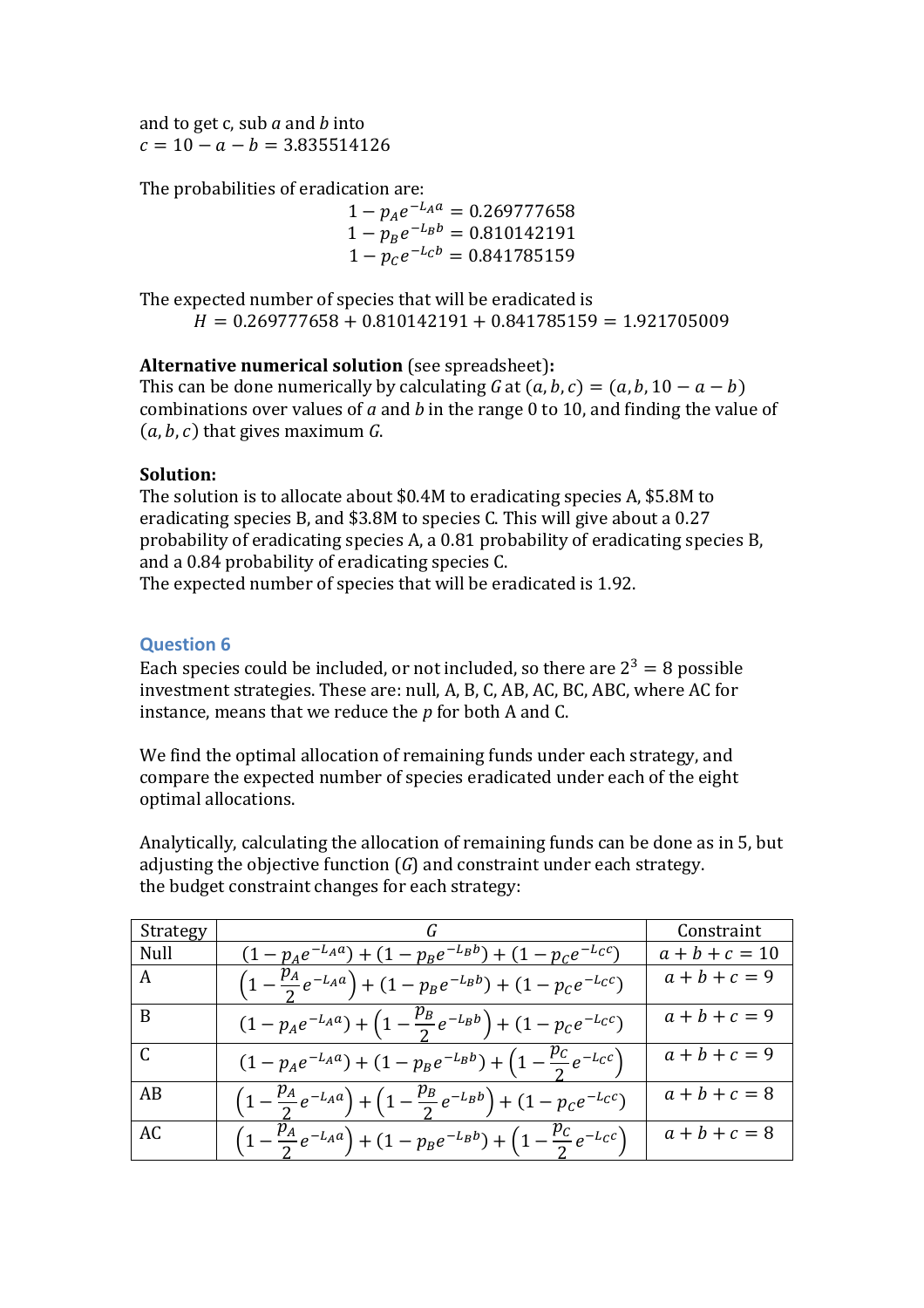| BC      | $(1-p_Ae^{-L_Aa})+\left(1-\frac{p_B}{2}e^{-L_Bb}\right)+\left(1-\frac{p_C}{2}e^{-L_Cc}\right)$                          | $a + b + c = 8$ |
|---------|-------------------------------------------------------------------------------------------------------------------------|-----------------|
| $ $ ABC | $\left(1-\frac{p_A}{2}e^{-L_Aa}\right) + \left(1-\frac{p_B}{2}e^{-L_Bb}\right) + \left(1-\frac{p_C}{2}e^{-L_Cc}\right)$ | $a + b + c = 7$ |

Note that the optimal allocation under the null case has already been found. Under the strategies A, AB, AC and ABC, following the steps in 5 results in a negative value of *a*. In these cases, we are at a border case, *a*=0, and the optimum allocation is found by allocating nothing to A and allocating between B & C using the method in question 1 but with an adjusted objective function to reflect the species and differing strategies under consideration.

This could also be done numerically, by comparing the expected number of species eradicated (*G*) under combinations of (a, b, c) for each strategy, given that the each strategy also has a differing budget constraint (see above table). We get the following maximum number of species eradicated under each strategy as:

| Strategy   | G           |
|------------|-------------|
| Null       | 1.921705010 |
| A          | 2.24782464  |
| B          | 2.002641338 |
| C          | 1.982146672 |
| AB         | 2.328812239 |
| AC         | 2.309547864 |
| <b>BC</b>  | 2.058546277 |
| <b>ABC</b> | 2.37728217  |

From this, we see that the maximum *G* across the strategies is under ABC, that is *p* is reduced for all species.

Alternatively, a simple heuristic shortcut is to compare the relative effects of spending an extra dollar on lowering *p* compared with increasing *x* on *f(x)*. Halving *p* has the effect of increasing *f(x)* by:

$$
1 - \frac{p}{2}e^{-Lx} - (1 - pe^{-Lx}) = \frac{p}{2}e^{-Lx}
$$

at each *x*, whereas increasing *x* has the effect of increasing *f(x)* by:

$$
\frac{df}{dx} = Lpe^{-Lx}
$$

at each *x*.

Note that  $Lpe^{-Lx} < \frac{p}{2}$  $\frac{p}{2}e^{-Lx}$  as long as  $L < 0.5$ . So, halving p increases the eradication probability more than an extra investment in eradication at all levels of *x*, so long as  $L < 0.5$ .

As our goal is to maximise the sum of the three eradication probabilities, it follows that we should invest 1 million and decrease *p* for all species where